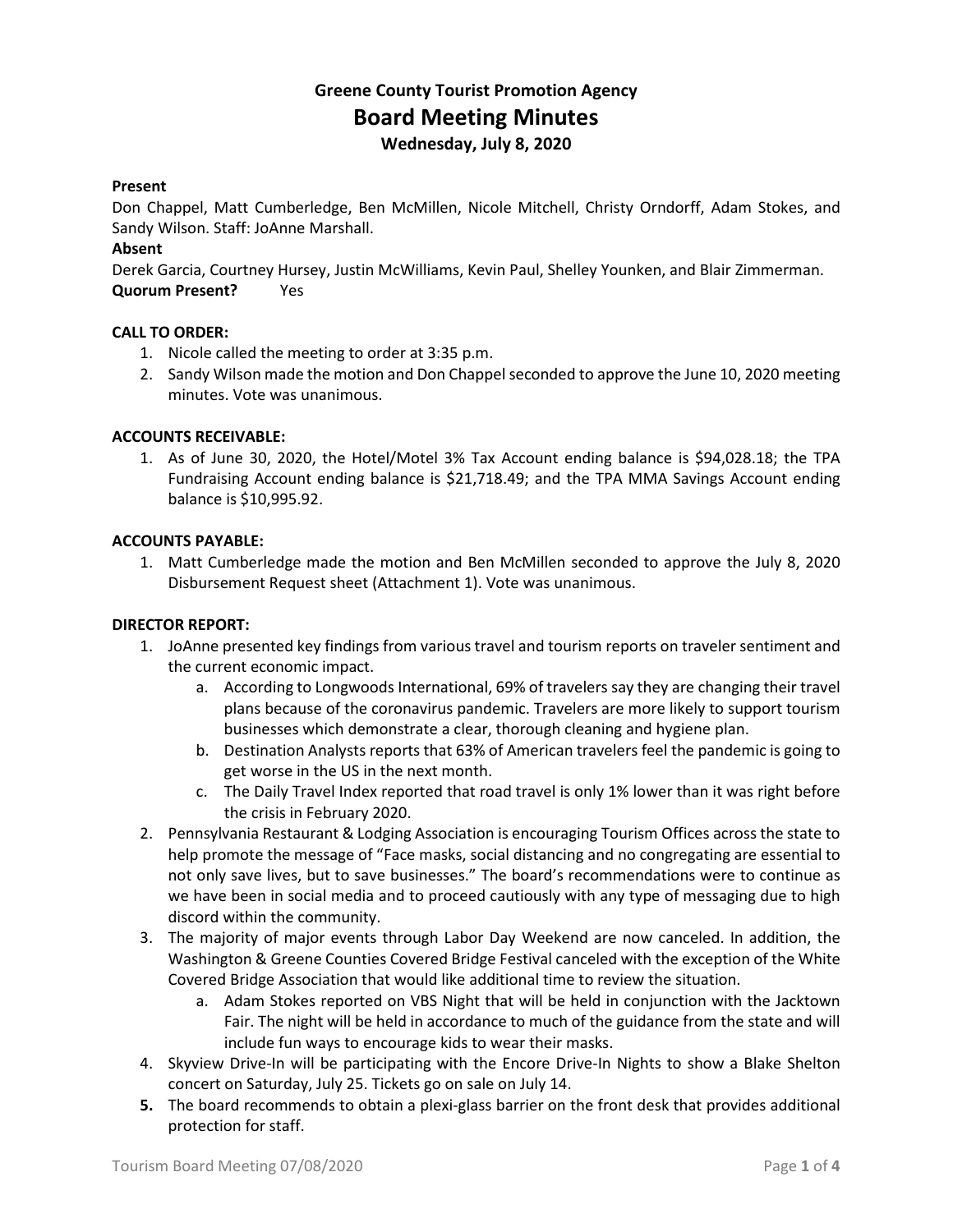# **COMMITTEE REPORTS**

# **Advertising**

1. The board agreed to not participate in the Greater Pittsburgh Food Truck Festival rescheduled for September 26 and 27 due to a lower amount of events and attractions to promote during that time frame. Currently, the only event the Tourism Office is committed to attend is the White Covered Bridge Festival.

# **Bylaws**

*Nothing to report at this time.*

# **Finance**

*Nothing to report at this time.*

# **Fundraising**

1. Sandy Wilson made the motion and Matt Cumberledge seconded to continue selling puzzles at a discounted price of 2 for \$24 in the effort to push inventory out the door and add the Carmichaels Crock to the discounted option of 2 for \$24. Vote was unanimous.

# **Grants**

- 1. Adam Stokes made the motion and Don Chappel seconded to approve the close out report for Greene County Farm Bureau's Women's Leadership Conference advertising grant and release the remaining \$125. Vote was unanimous.
- 2. SOAR of Greene County canceled Aviation Days due to COVID-19 and returned the initial disbursement of \$250 as they did not incur any advertising costs before the cancellation. They will be eligible to reapply for grant funding in 2021.
- 3. Ben McMillen made the motion and Matt Cumberledge seconded to approve Rain Day Scholarship Inc's request to use their \$500 advertising grant awarded for the Miss Rain Day Pageant with the revision to assist with virtual expenses including live-steaming of the event on social media platforms. Vote was unanimous.

# **Hotel/Motel Tax**

- 1. Hotel occupancy for May 2020 was 25.7% with an average daily room rate of \$74.53 and revenue per available room at \$19.19.
- 2. The hotels in our county depend on the oil, gas and construction industries and will be vital to their success through this time.

# **Long-Range Strategic Planning**

*Nothing to report at this time.*

#### **Partnership**

*Nothing to report at this time.*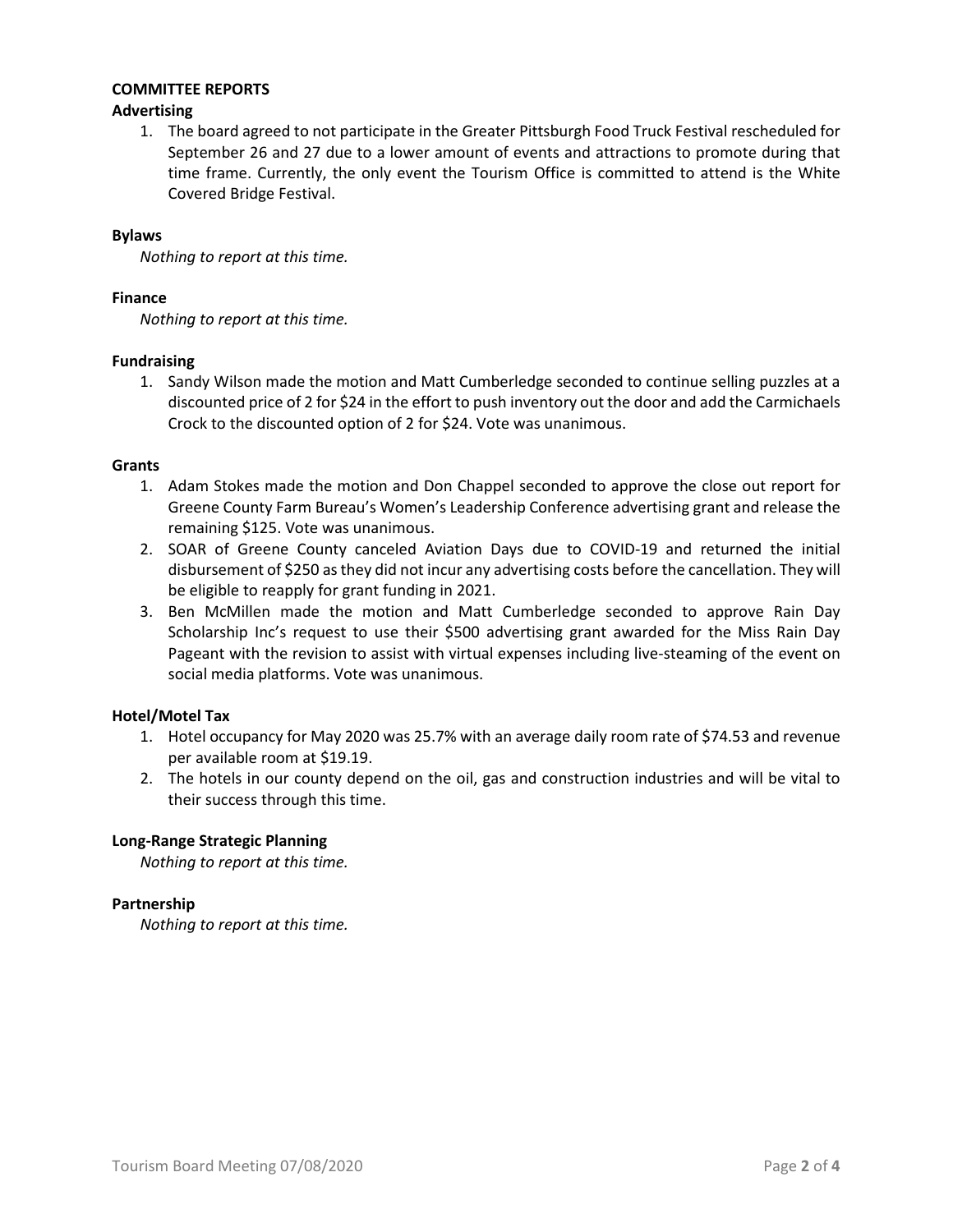# **OLD BUSINESS:**

- 1. The driving tours are moving forward with video shooting to begin in the next month. Within 24 hours of the release of VisitPAs monthly e-blast that included our driving tours at no additional cost, over 1,000 people clicked through to our website.
- 2. The 25<sup>th</sup> Anniversary celebrations will be held virtually over the next year. Instead of amateur efforts, discussion led to focus more on professional videos. Don Chappel made the motion and Sandy Wilson seconded to use McMillen Photography to create a professional video of Ann Bargerstock telling the story of the creation of Greene County Tourist Promotion Agency. Vote was unanimous with Ben McMillen abstaining.
- 3. JoAnne shared copies of the Hotel Tax Ordinance that the Greene County Solicitor drafted along with her recommended changes. Sandy Wilson remarked that the penalties should not be overlooked.

#### **NEW BUSINESS:**

1. JoAnne reported that many Tourism Offices across the state are not printing a 2021 Visitor Guide due to slow distribution this year and decreased finances. During the next two to three months, our partnership packages and advertising options will be reviewed to accommodate the range of partners and different financial situations.

# **PUBLIC COMMENT:**

1. Don Chappel commented that he would like to see the board meetings permanently moved to the Greene County Fairgrounds due to the space and ease of access. Those in attendance agreed.

#### **ADJOURNMENT:**

1. The meeting adjourned at 4:38 p.m. by a motion from Matt Cumberledge and seconded by Sandy Wilson. The next meeting will be Wednesday, August 12 at 3:30 p.m.

*Minutes submitted by JoAnne Marshall, Tourism Director.*